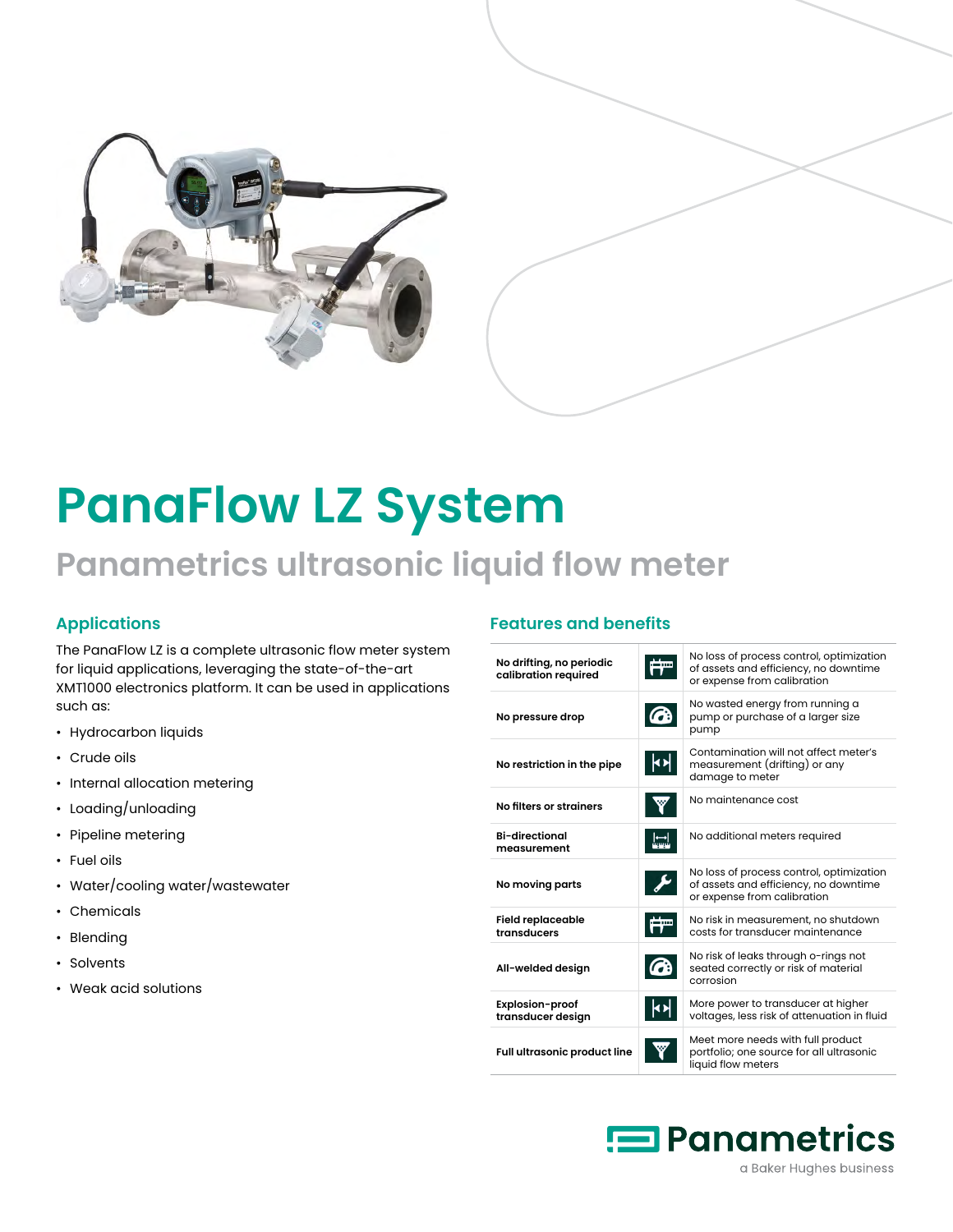## **Reliable flow measurement is easy on your budget**

The PanaFlow LZ is offered as a one- or two-path wetted, ultrasonic flow meter that brings all of the advantages of ultrasonic technology at a very affordable value.

Unlike other flow measurement technologies, the PanaFlow LZ does not require maintenance because it does not have any obstruction in the flow path that could clog the line nor does it have any moving parts that could be damaged by the flowing fluid. Also, due to the inherent nature of ultrasonic flow measurement, PanaFlow LZ measurements are not affected by changing process conditions, such as temperature, pressure and conductivity variations. In addition, because the measurements do not drift over time, no periodic calibration is required. Thus, the PanaFlow LZ is a very attractive flow meter, providing a lower overall total cost of ownership along with the superb reliability and performance expected from a Panametrics ultrasonic flow meter.

### **Local or remote electronics**

Panametrics offers several electronics packages that can be mated with the PanaFlow meter system. For local electronics that are factory installed on the meter body, select the PanaFlow XMT1000 for liquid applications. Local electronics are not recommended on applications above 149°F (65°C). Electronics platforms other than PanaFlow XMT1000 are also available for remote locations. (Please see flow meter electronics datasheets for instrument specifications and ordering information.)

All electronics packages ordered with PanaFlow LZ meter systems are programmed with setup information based on your application, so the system is ready to use as soon as the meter body is installed. When remote electronics are used, transducer cabling must be run between the PanaFlow meter system and the flow meter electronics. When local electronics are integrated with the system the transducer wiring is already complete, further simplifying the field installation.

## **Reliable field-proven ultrasonic technology**

PanaFlow LZ leverages Panametrics' long heritage of ultrasonic transducer technology, which is proven in thousands of successful installations in liquid, gas, steam, and flare applications. In addition to standard wetted transducers, the PanaFlow LZ offers the option of Bundle Waveguide Technology to expand the range of possible

applications. The BWT system consists of buffer assemblies and transducers. The buffer assemblies use waveguide bundles to efficiently concentrate a greater amount of the transducer ultrasonic signal into the process, providing better signal integrity. At the same time, the bundles act as buffers to protect the transducers from extreme temperatures to maximize the transducer life cycle and to allow transducer replacement under operating conditions.

### **Transit time flow measurement**

In this method, two transducers serve as both ultrasonic signal generators and receivers. They are in acoustic communication with each other, meaning the second transducer can receive ultrasonic signals transmitted by the first transducer and vice versa.

In operation, each transducer functions as a transmitter, generating a certain number of acoustic pulses, and then as a receiver for an identical number of pulses. The time interval between transmission and reception of the ultrasonic signals is measured in both directions. When the liquid in the pipe is not fl owing, the transit time downstream equals the transit time upstream. When the liquid is flowing, the transit time downstream is less than the transit time upstream.

The difference between the downstream and upstream transit times is proportional to the velocity of the flowing liquid, and its sign indicates the direction of flow.



## **Fast and easy installation**

The integrated PanaFlow meter system is fast and easy to install because components are already installed in the meter body. A PanaFlow meter body is composed of a length of carbon steel or stainless steel pipe with flanged ends and transducer ports rated to the application's pressure requirements, and either one or two pairs of pre-installed ultrasonic transducers. The system is factory assembled and tested to ensure that it meets strict quality control standards.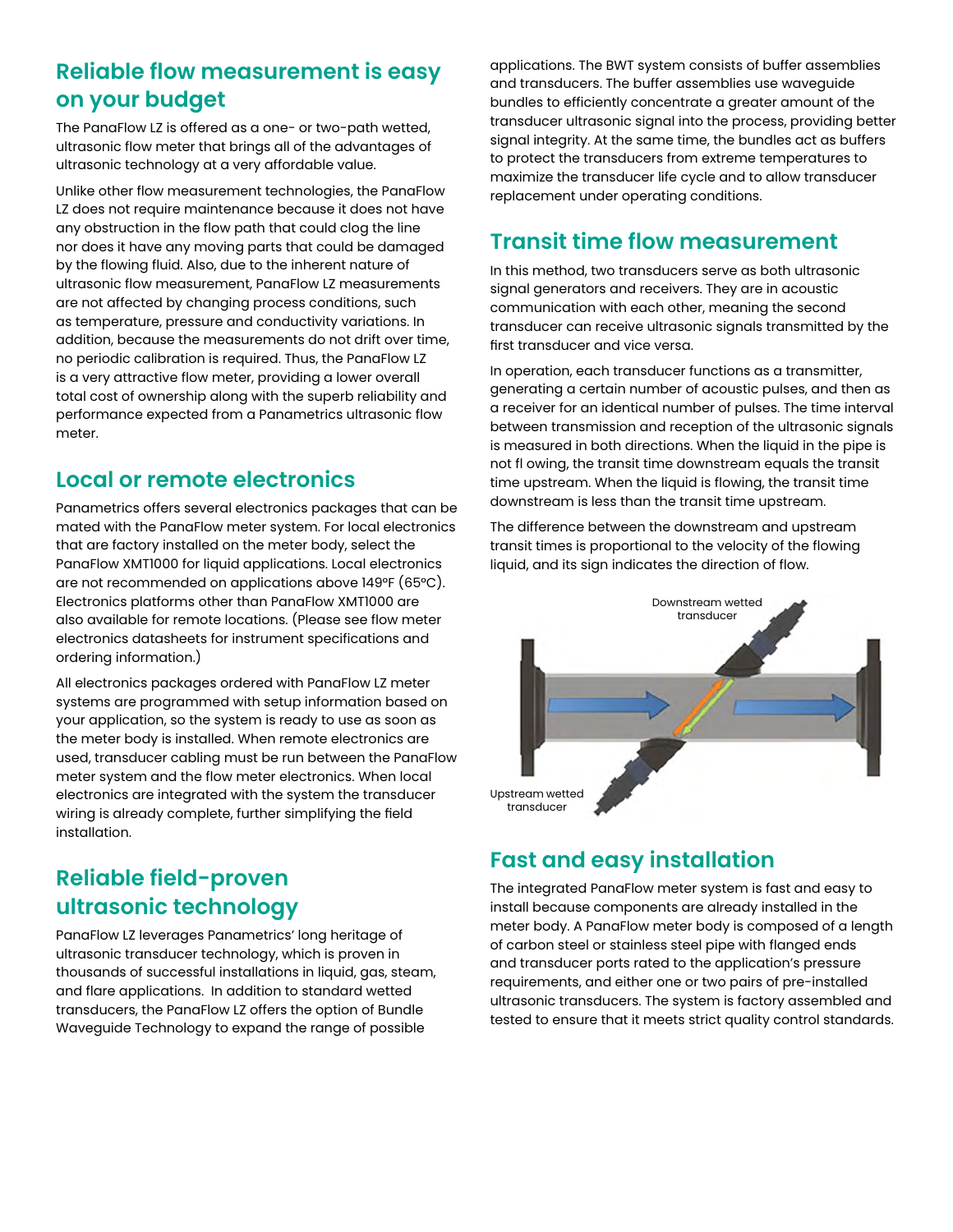## **PanaFlow LZ part number**

| LZ. | в                   | с                                                                                | D                |             |                         | G           | н           |  |                       |                                |                      | M                         | z      | (Description)                                                                                                                                                                                                                                                                                                                                                                                                                                                                                                                                                                                                                                                                      |
|-----|---------------------|----------------------------------------------------------------------------------|------------------|-------------|-------------------------|-------------|-------------|--|-----------------------|--------------------------------|----------------------|---------------------------|--------|------------------------------------------------------------------------------------------------------------------------------------------------------------------------------------------------------------------------------------------------------------------------------------------------------------------------------------------------------------------------------------------------------------------------------------------------------------------------------------------------------------------------------------------------------------------------------------------------------------------------------------------------------------------------------------|
|     |                     |                                                                                  |                  |             |                         |             |             |  |                       |                                |                      |                           |        | Model:<br>PanaFlow LZ liquid ultrasonic flow meter system                                                                                                                                                                                                                                                                                                                                                                                                                                                                                                                                                                                                                          |
|     | ı<br>$\overline{2}$ |                                                                                  |                  |             |                         |             |             |  |                       |                                |                      |                           |        | Paths:<br>Single path meter body<br>Dual path meter body                                                                                                                                                                                                                                                                                                                                                                                                                                                                                                                                                                                                                           |
|     |                     | 002<br>003<br>004<br>006<br>008<br>010<br>012<br>014<br>016<br>018<br>020<br>024 |                  |             |                         |             |             |  |                       |                                |                      |                           |        | Meter body size:<br>2 in. (50 mm) meter body<br>3 in. (80 mm) meter body<br>4 in. (100 mm) meter body<br>6 in. (150 mm) meter body<br>8 in. (200 mm) meter body<br>10 in. (250 mm) meter body<br>12 in. (300 mm) meter body<br>14 in. (350 mm) meter body<br>16 in. (400 mm) meter body<br>18 in. (450 mm) meter body<br>20 in. (500 mm) meter body<br>24 in. (600 mm) meter body                                                                                                                                                                                                                                                                                                  |
|     |                     |                                                                                  | А<br>B<br>C<br>D |             |                         |             |             |  |                       |                                |                      |                           |        | Pipe schedule:<br>STD Schedule meter body (CS system)<br>XS Schedule meter body (CS system)<br>40S Schedule meter body (SS system)<br>80S Schedule meter body (SS system)                                                                                                                                                                                                                                                                                                                                                                                                                                                                                                          |
|     |                     |                                                                                  |                  | А<br>B<br>C |                         |             |             |  |                       |                                |                      |                           |        | <b>Process flange rating:</b><br>ANSI 150# RF (SO) process flange<br>ANSI 300# RF (SO) process flange<br>ANSI 600# RF (SO) process flange                                                                                                                                                                                                                                                                                                                                                                                                                                                                                                                                          |
|     |                     |                                                                                  |                  |             | -1<br>$\overline{2}$    |             |             |  |                       |                                |                      |                           |        | Meter body material:<br>Carbon steel (ASTM A106 Gr. B/A105) meter body<br>material<br>Stainless steel (A312 Gr. 316/316L or A358 316/316L Cl.2<br>EFW) meter body material                                                                                                                                                                                                                                                                                                                                                                                                                                                                                                         |
|     |                     |                                                                                  |                  |             |                         | А<br>C<br>P |             |  |                       |                                |                      |                           |        | System design:<br>System designed ASME B31.3 & NACE MR0175/MR0103<br>System designed ASME B31.3, CRN & NACE MR0175/<br>MR0103<br>System designed PED & NACE MR0175/MR0103                                                                                                                                                                                                                                                                                                                                                                                                                                                                                                          |
|     |                     |                                                                                  |                  |             |                         |             | A<br>B<br>C |  |                       |                                |                      |                           |        | Meter body paint:<br>No paint (SS systems only)<br>System B high-temperature primer (400°C/750°F)<br>System C epoxy paint (230°C/450°F)                                                                                                                                                                                                                                                                                                                                                                                                                                                                                                                                            |
|     |                     |                                                                                  |                  |             |                         |             |             |  |                       |                                |                      |                           |        | Meter body testing:<br>Standard NDE (hydrostatic testing, radiography (if<br>applicable), and LPI)                                                                                                                                                                                                                                                                                                                                                                                                                                                                                                                                                                                 |
|     |                     |                                                                                  |                  |             |                         |             |             |  | LM<br>LA<br><b>RM</b> |                                |                      |                           |        | <b>Electronics mounting:</b><br>Local mount (mineral fi lled cables)<br>Local mount (armored cables)<br>Remote mount (cable must be ordered separately)                                                                                                                                                                                                                                                                                                                                                                                                                                                                                                                            |
|     |                     |                                                                                  |                  |             |                         |             |             |  |                       | -1<br>$\overline{2}$<br>3<br>Δ |                      |                           |        | Transducer/butter system:<br>Pair of WT wetted transducers (SS) with BNC<br>connector and 316SS Panadapta buffers (-40 to 175°C<br>or -40 to 347°F operating temperature)<br>Pair of WT wetted transducers (SS) with submersible<br>connector and 316SS Panadapta buffers (-40 to 175°C<br>or -40 to 347°F operating temperature), no junction<br>box option and remote cable required.<br>Pair of BWTI wetted transducers (SS) with BNC<br>connector and 316SS FWPA buffers (-40 to 100°C or<br>-40 to 212°F operating temperature)<br>Pair of BWTI wetted transducers (SS) with BNC<br>connector and 316SS FWPA buffers (-40 to 250°C or<br>-40 to 482° F operating temperature) |
|     |                     |                                                                                  |                  |             |                         |             |             |  |                       |                                | 00<br>AX<br>EX<br>UX |                           |        | Transducer junction box/hazardous area rating:<br>No junction box on the transducer<br>USA/CAN for Div 1, Class 1 areas (WT: Groups C&D,<br>BWTI: Group B)<br>ATEX II 2 G (KEMA 01ATEX2045 X) Ex d IIC T6<br>IECEX (IECEX KEM09.0009X) Ex d IIc T6                                                                                                                                                                                                                                                                                                                                                                                                                                 |
|     |                     |                                                                                  |                  |             |                         |             |             |  |                       |                                |                      | -1<br>$\overline{2}$<br>S |        | <b>Calibration:</b><br>3 points as found, 2 point as left, ±0.5% accuracy<br>3 points as found, 2 point as Left, ±0.5% accuracy. ISO/<br>IEC 17025 on accredited calibration facility<br>Special calibration                                                                                                                                                                                                                                                                                                                                                                                                                                                                       |
|     |                     |                                                                                  |                  |             |                         |             |             |  |                       |                                |                      |                           | 0<br>S | <b>Specials:</b><br>None<br>SPecial                                                                                                                                                                                                                                                                                                                                                                                                                                                                                                                                                                                                                                                |
| LZ. |                     | 008                                                                              | A                | A           | $\overline{\mathbf{c}}$ | c           | A           |  | LM                    |                                | AX                   |                           | 0      | (example part number string)                                                                                                                                                                                                                                                                                                                                                                                                                                                                                                                                                                                                                                                       |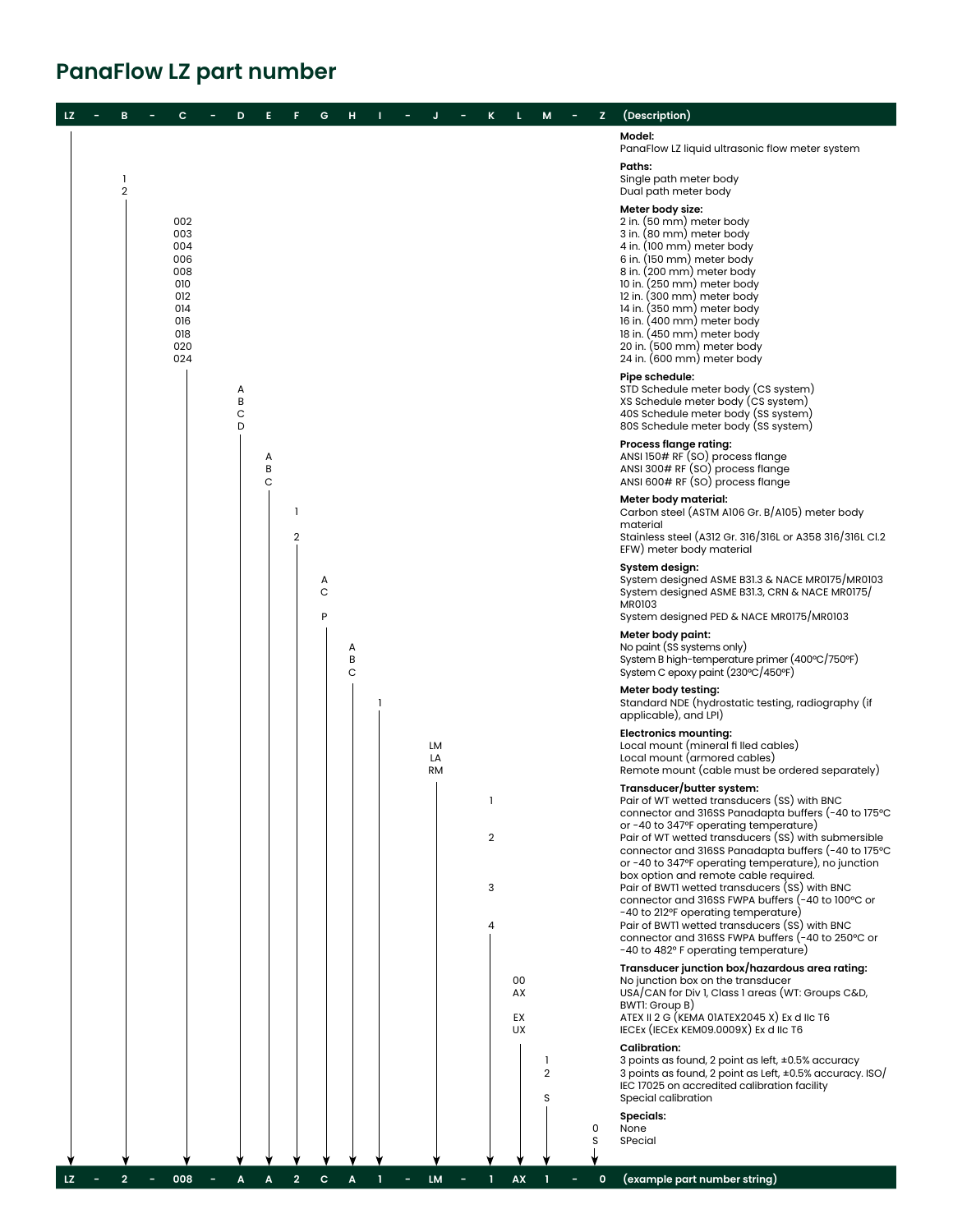## **Specifications**

#### **Operation and performance**

#### **Fluid types**

Liquids: acoustically conductive fluids, including most clean liquids, and many liquids with small amounts of entrained solids or gas bubbles

#### **Flow measurement**

Correlation Transit Time model

#### **Paths**

1 Path: 2 in. to 24 in. (50 mm to 600 mm) pipe

2 Path: 3 in. to 24 in. (80 mm to 600 mm) pipe

#### **Pipe sizes**

2 in. to 24 in. (50 mm to 600 mm)

#### **Pipe material**

Carbon steel

Stainless steel (316/316L)

#### **Accuracy**

±0.5% of reading for velocity above 2 ft/s (0.6 m/s) up to 40 ft/s (12.2 m/s) with a resolution of  $\pm$  2 mm/s

Accuracy statement assumes measurement of a single phase homogenous liquid with a fully developed symmetrical flow profile passing through the meter. Applications with piping arrangements that create an asymmetrical flow profile may require extended piping straight runs and/or flow conditioning for the meter to perform to this specification.

#### **Repeatability**

±0.3% of reading typical

#### **Range (bidirectional)**

±0.1 to 40 ft/s (0.03 to 12.19 m/s)

#### **Measurement parameters**

Dependent upon meter electronics used. Please refer to individual flow meter electronics product data sheet.

#### **Electronics/transmitter**

#### **Temperature range**

Operating: -40°F to 140°F (-40°C to +60°C) Storage: –67°F to 167°F (–55°C to 75°C)

#### **Meter body and transducer**

#### **Pressure rating**

Up to maximum allowable flange operating pressure at temperature, per ASME B16.5

#### **Temperature range**

WT Transducers: -40 to 175°C (-40 to 347°F)

BWT Transducers: -40 to 100°C (-40 to 212°F)

 $-40$  to 250 $^{\circ}$ C ( $-40$  to 482 $^{\circ}$ F)

Temperature rating of -20°C if used with carbon steel meter body.

#### **Transducer material**

316L Stainless steel (buffers)

#### **Meter body materials**

Carbon steel

Stainless steel (316/316L)

#### **Certification**

Electronics/Transducers: Explosionproof Class I, Division 1, Groups B,C&D ATEX Flameproof II 2 G Ex d IIC T6 IECEx Flameproof II 2 G Ex d IIC T6 (BWT Only)

Flow Cell: NACE MR0175 and MR0103 PED 2014/68/EU

#### **Transducer cables**

#### **Integral cables**

- Mineral insulated cables with potted cable glands (for North America and Canada hazardous locations)
- Armored flame retardant coaxial cables with ATEX/IECEx certified cable glands (for European hazardous locations)

#### **Remote cables**

ATEX/IECEx: Armored RG62 for ATEX/IECEx US/CAN: Non-armored RG62, conduit not included

Remote cables are not included and must be ordered separately. Maximum cable length is 1000 ft (300 m).

#### **Weights and dimensions**

(Refer to drawings 712-2122 to 712-2125)

| <b>Drawing</b> | <b>Drawing description</b>                                                                        |
|----------------|---------------------------------------------------------------------------------------------------|
| 712-2122       | General arrangement drawing, PanaFlow LZ, 2 in. and 3 in., 1 path,<br>2 traverse, tilted diameter |
| 712-2123       | General arrangement drawing, PanaFlow LZ, 4 in. to 24 in., 1 path,<br>I traverse, tilted diameter |
| 712-2124       | General arrangement drawing, PanaFlow LZ, 3 in. and 4 in., 2<br>path, I traverse, tilted diameter |
| 712-2125       | General arrangement drawing, PanaFlow LZ, 6 in. to 24 in., 2 path,<br>1 traverse, mid-radius      |